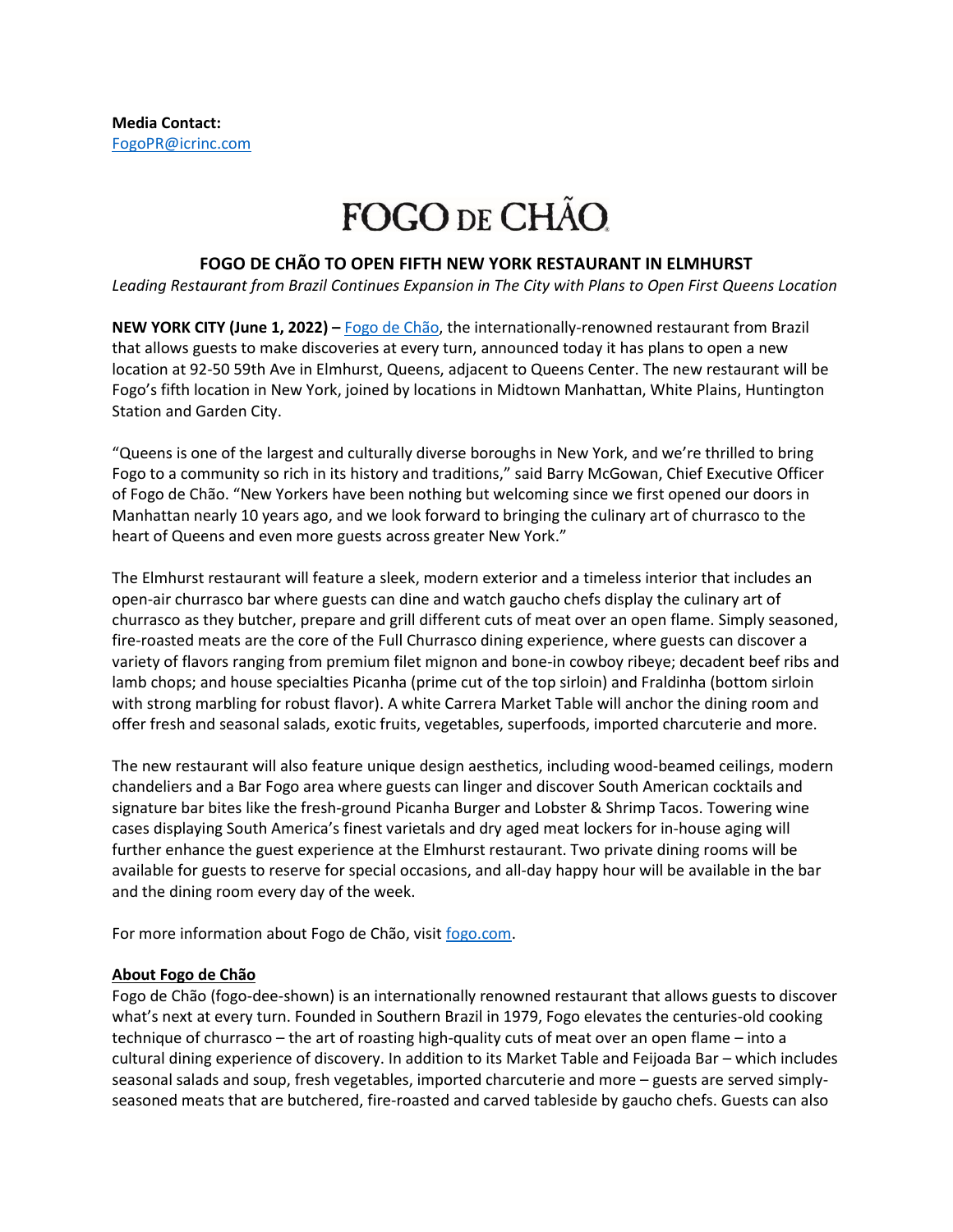indulge in dry-aged or premium Wagyu cuts, seafood a la carte, Bar Fogo Features including signature cocktails, and an award-winning South American wine list, as well as smaller, sharable plates in Bar Fogo. Fogo offers differentiated menus for all dayparts including lunch, dinner, weekend brunch and group dining, plus full-service catering and contactless takeout and delivery options. For locations and more information about Fogo de Chão, visit fogo.com.

###



*Fogo to open fifth New York location in Elmhurst across from Queens Center. [fogo.com.](http://www.fogo.com/)*



*Guests can enhance their experience with a 20 oz. Wagyu New York Strip, renowned for intense marbling and buttery texture. [Fogo.com](https://protect-us.mimecast.com/s/SRIvCJ6YNvI1Vk1PiV8bYC?domain=fogo.com)*